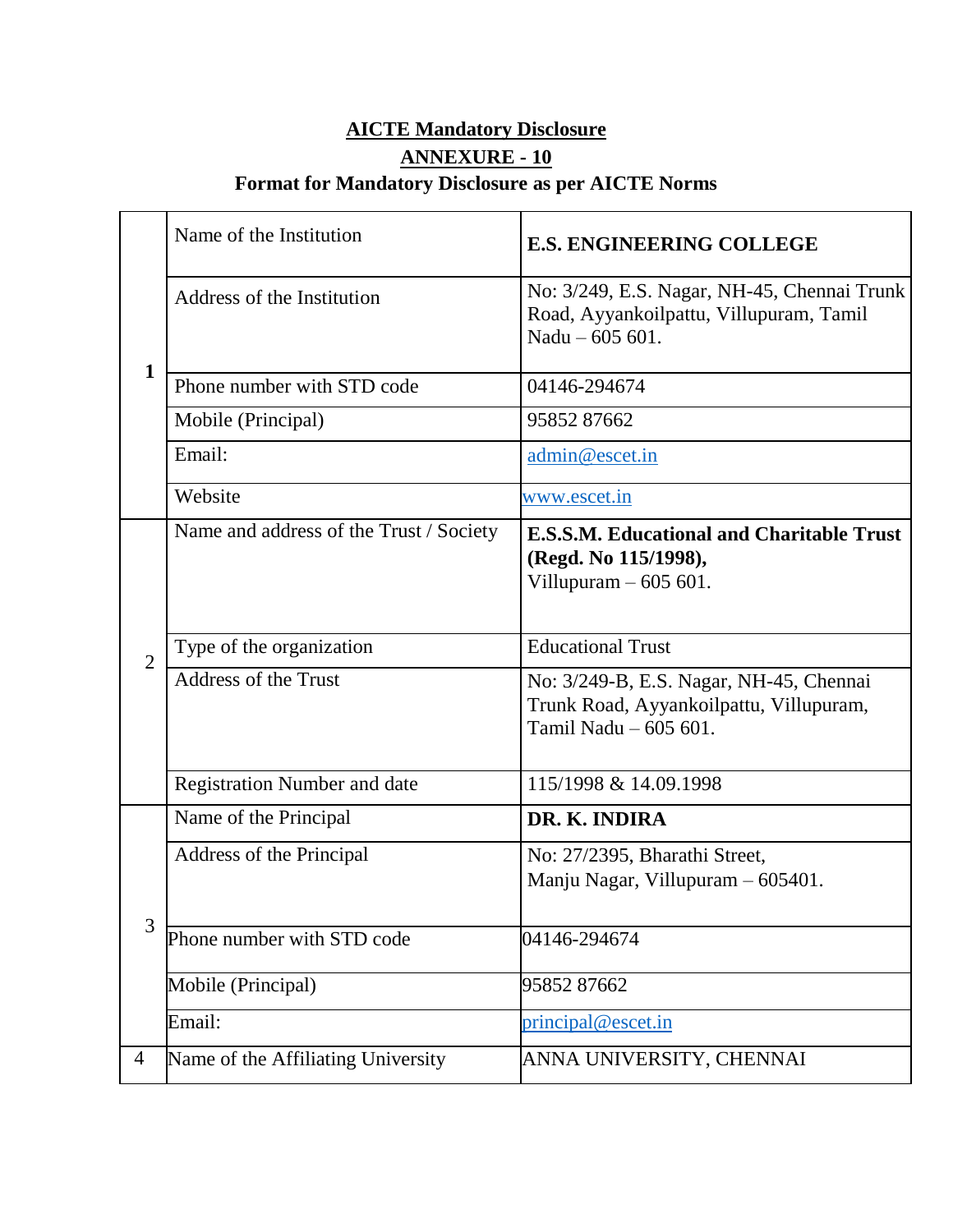# **5. Governance:-**

# **(i) Governing Board Members List:-**

| SI.<br>No               | Name of the Directors /<br><b>Member</b>       | <b>Designation</b>          | <b>Address</b>                                                    |
|-------------------------|------------------------------------------------|-----------------------------|-------------------------------------------------------------------|
| 1                       | Mr. Swamikannu E                               | Founder<br>Chairman         | No. 4, Chairman Rajamanickam<br>Street, Villupuram-605602         |
| $\overline{2}$          | Mr. Selvamani S                                | Chairman                    | E.S.Nagar, Ayyankoilpattu Villupuram<br>$-605601.$                |
| $\overline{\mathbf{3}}$ | Mrs. Priya Selvamani S                         | Secretary                   | No. 4, Chairman Rajamanickam<br>Street, Villupuram-605602         |
| 4                       | Dr. Saravanan S                                | Managing<br>Director/Member | E.S. Hospital, Villupuram-605602                                  |
| 5                       | Mrs. Shanthi Ammal S                           | Member                      | No. 4, Chairman Rajamanickam<br>Street, Villupuram-605602         |
| 6                       | Dr. Indira K                                   | Principal/Member            | 27/2395, Bharathi Street, Manju Nagar,<br>- Villupuram - 605 602. |
| 7                       | Mr. T. Karthikeyan                             | Placement<br>officer/Member | 25C, Ezhil Nagar, Salamedu-<br>Villupuram - 605602                |
| 8                       | Mrs. Chandraleka J                             | HOD CSE/<br>Member          | NO.15/A, Pachaiyappa<br>Nagar, Ulundurpet, Villupuram -<br>606107 |
|                         | Frequency of Academic Advisory Body<br>Meeting | Twice in a year             |                                                                   |

# **(ii) . Academic Advisory Body –**

|   | Dr. K. Indira - Principal           |                 |  |  |
|---|-------------------------------------|-----------------|--|--|
| 2 | Mrs. Chandraleka J - HOD / CSE      |                 |  |  |
| 3 | Mr. T. Karthikeyan – HOD / EEE      |                 |  |  |
| 4 | Mr. M. Sriniyasan $-$ HOD / Civil   |                 |  |  |
| 5 | Mr. R. Vinoth Kumar – HOD / Mech    |                 |  |  |
| 6 | Mrs. A. Arunagiri - HOD / ECE       |                 |  |  |
|   | Frequency of Academic Advisory Body |                 |  |  |
|   | Meeting                             | Twice in a year |  |  |
|   |                                     |                 |  |  |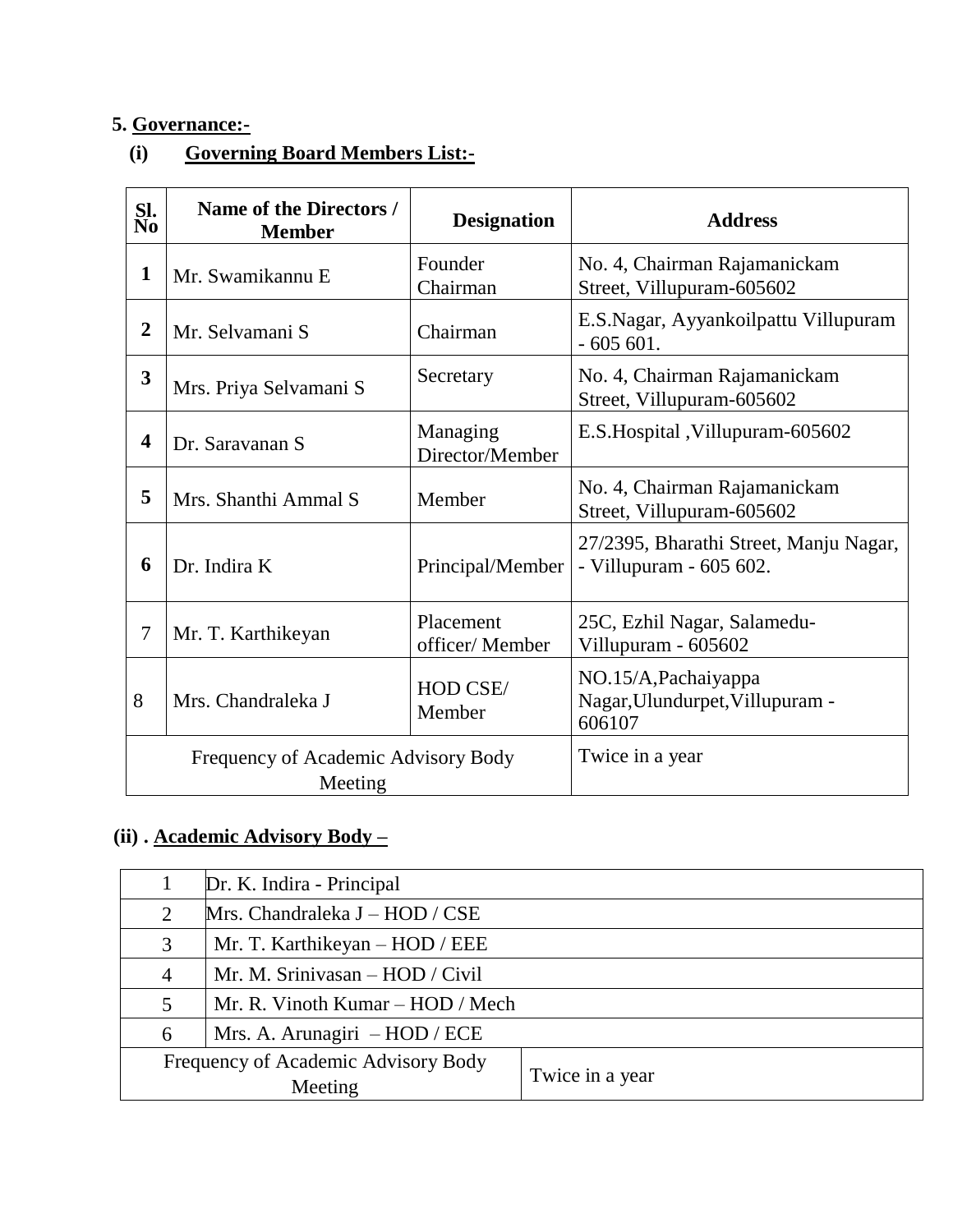## **iii) Organizational chart and processes:-**

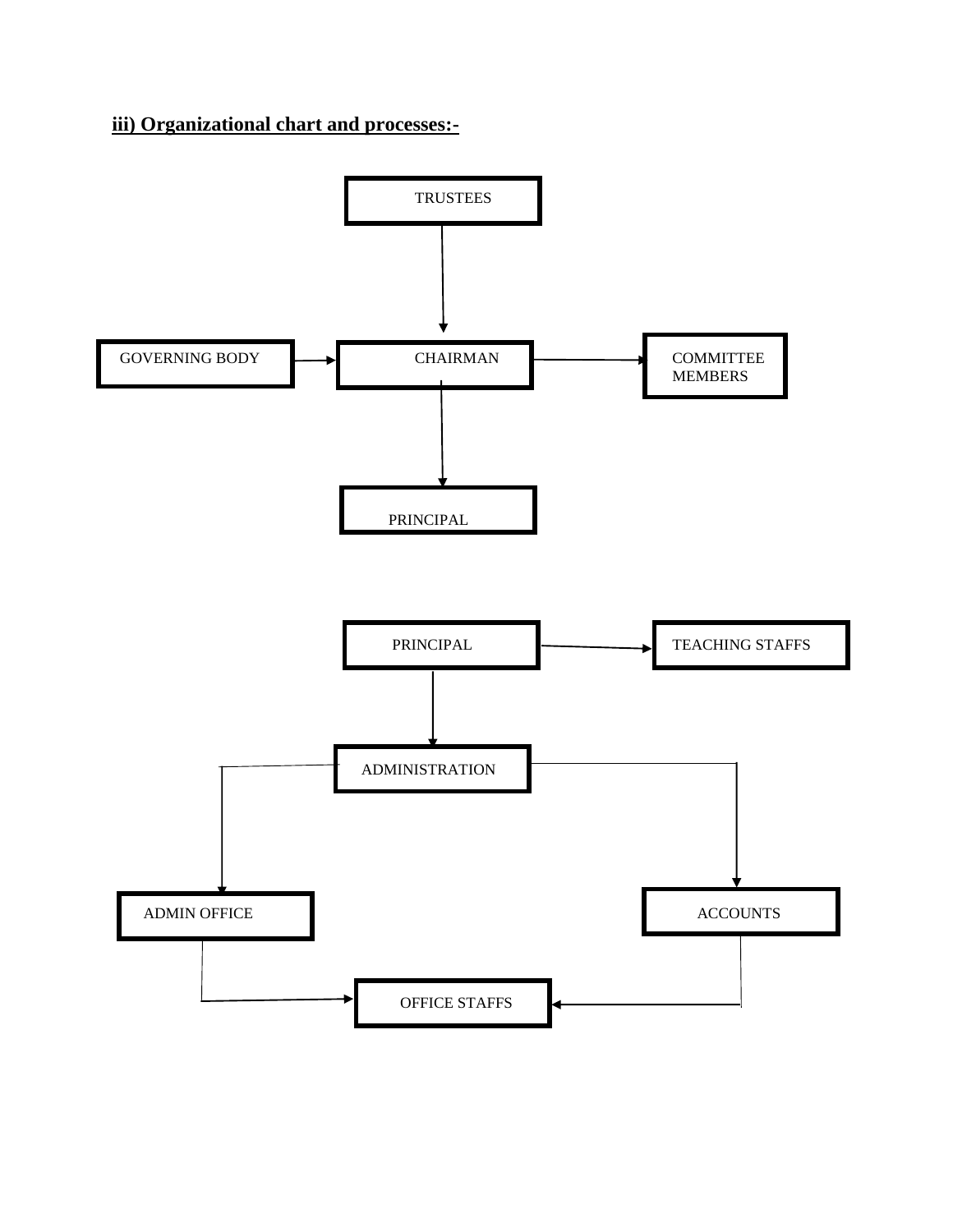## **(iv) Student Feedback on Institutional Governance/faculty performance:-**

A student feedback mechanism is available in the institution. Once in a semester, the students provide the feedback of staff in the prescribed format.

#### **(v) Grievance redressal mechanism for faculty, staff and students:-**

• System for Redressal of grievances of faculty, staff and students.

The management of the college follows an open system of administration and grievances from staff and students are given the utmost attention.

• Complaints and suggestion boxes are kept at a number of places in the campus and also in the hostels.

The suggestions and complaints are carefully looked into and remedial measures undertaken. Responses are also publicized through notice boards.

In case of indiscipline, a committee appointed by the principal enquires into the matter by calling witnesses and recommendations are made about the action to be taken by the management.

• Grievances regarding the staff in terms of salary, promotions etc., are carefully looked into by the HR department in consultation with the Principal and remedial measures taken.

• Class Committee meetings are held in which grievances of students are taken note of and remedial measures taken.

• A student welfare officer looks into the welfare of the students and advises the management for necessary action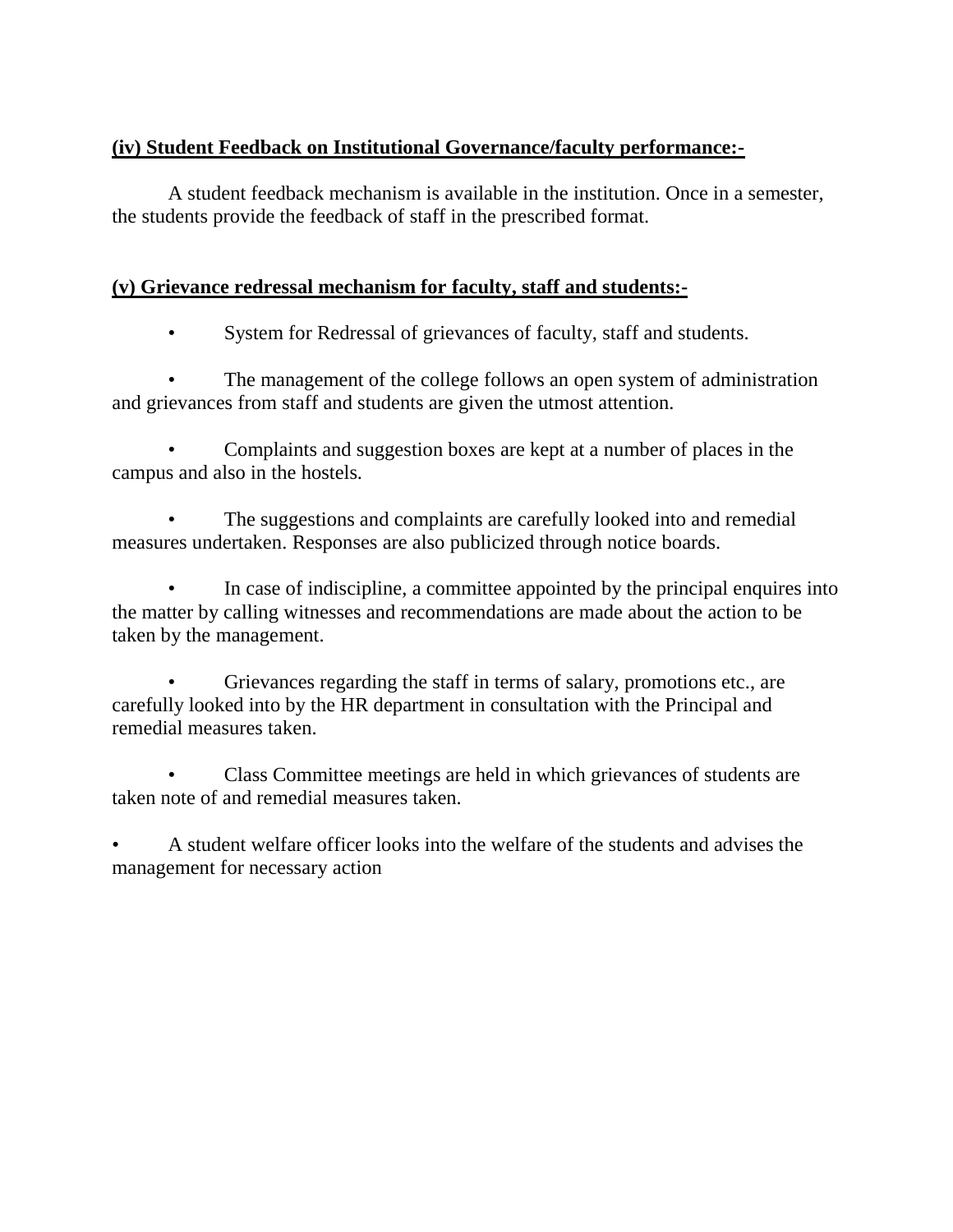# **(vi) ESTABLISHMENT OF ANTI RAGGING COMMITTEE:-**

| <b>Committee type</b>         | Name of the<br><b>Committee</b><br><b>Member</b> | <b>Profession</b>           | <b>Mobile</b><br><b>Number</b> |
|-------------------------------|--------------------------------------------------|-----------------------------|--------------------------------|
| <b>Anti-Ragging Committee</b> | Kumaraguru                                       | Asst.Prof                   | 9677693212                     |
| <b>Anti-Ragging Committee</b> | Anandharaj                                       | Student                     | 9843012191                     |
| <b>Anti-Ragging Committee</b> | K.Prakash                                        | Student                     | 9600698833                     |
| Anti-Ragging Committee        | Subashree V                                      | Student                     | 9789157619                     |
| <b>Anti-Ragging Committee</b> | K. Silambarasi                                   | Student                     | 9787914440                     |
|                               |                                                  | Administrative Officer,     |                                |
| Anti-Ragging Squad            | Kuppuswamy P                                     | E.S. Engg. College & Trust  | 9442215574                     |
| Anti-Ragging Squad            | Vignesh R                                        | Asst.Prof                   | 9791058626                     |
| Anti-Ragging Squad<br>Kumar P |                                                  | <b>Security Officer</b>     | 8754798906                     |
|                               |                                                  | <b>Ladies Hostel Deputy</b> |                                |
| Anti-Ragging Squad<br>Geetha  |                                                  | Warden                      | 9500205438                     |

## **(vii) ESTABLISHMENT OF INTERNAL COMPLAINT COMMITTEE:-**

| <b>Name of the Committee</b><br><b>Member</b> | <b>Profession</b> | <b>Associated</b><br>with        | <b>Mobile</b><br><b>Number</b> | <b>Designation</b>                | <b>Gender</b> |
|-----------------------------------------------|-------------------|----------------------------------|--------------------------------|-----------------------------------|---------------|
| Mr. T. Karthikeyan                            | Member            | <b>HOD/EEE</b>                   | 8438521357                     | Associate<br>Professor            | Male          |
| Ms. R. Lavanya                                | Member            | <b>HOD/ECE</b>                   | 9791565316                     | Associate<br>Professor            | Female        |
| Mr. Thirugnanam.S                             | Student           | EEE                              | 6383358310                     | Student                           | Male          |
| Ms. M. Nilofer Shahina                        | Student           | <b>MECH</b>                      | 8438521357                     | Student                           | Female        |
| Ms. K. Santhiya                               | Student           | <b>ECE</b>                       | 9789595870                     | Student                           | Female        |
| Dr. Rajeswari.N                               | Chair<br>Person   | Science And<br><b>Humanities</b> | 9443085144                     | Professor                         | Female        |
| Mr.P.Kuppuswamy                               | Member            | Non Teaching<br><b>Staff</b>     | 9442215574                     | <b>Non</b><br>Teaching<br>Faculty | Male          |
| Mr.P.Balasubramanian                          | Member            | Non Teaching<br><b>Staff</b>     | 8838447289                     | <b>Non</b><br>Teaching<br>Faculty | Male          |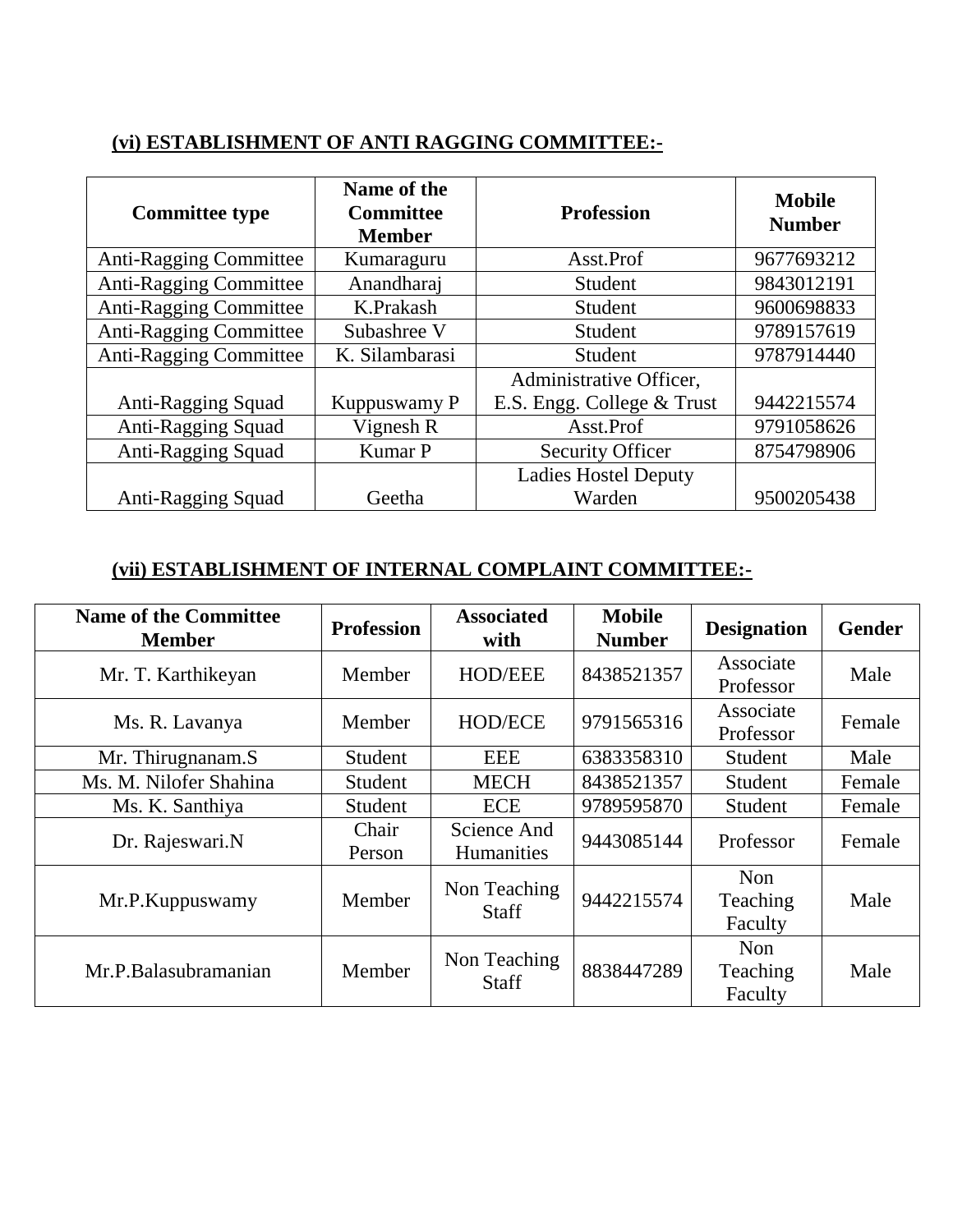#### **(viii) ESTABLISHMENT OF COMMITTEE FOR SC / ST :-**

| Sl.No. | <b>Name of the Staff</b> | <b>Designation</b> | <b>Mobile Number</b> |
|--------|--------------------------|--------------------|----------------------|
|        | Mr. Shanmuga Priyan K.R  | Asst. Prof         | 8667214464           |
|        | Mr. Elavarasan T         | Asst. Prof         | 8667465059           |
|        | Ms. Sivaranjani          | Asst. Prof         | 6381233278           |
|        | Ms. S. Saranya           | Asst. Prof         | 7708932286           |

## **(ix) INTERNAL QUALITY ASSURANCE CELL:-**

| Sl.No. | <b>Name of the Staff</b> | <b>Designation</b>     | <b>Mobile</b> |
|--------|--------------------------|------------------------|---------------|
|        |                          |                        | <b>Number</b> |
|        | Mr. T. Karthikeyan       | <b>HOD/EEE</b>         | 8438521357    |
|        | Dr. Rajeswari.N          | Professor              | 9443085144    |
| 3.     | Mr.P.Kuppuswamy          | Non - Teaching faculty | 9442215574    |
|        | Mr.P.Balasubramanian     | Non - Teaching faculty | 8838447289    |

#### **6. PROGRAMMES:-**

# **Name of the Programmes approved by AICTE:**

| Name of the<br>Level of course<br><b>Programme</b> |                       | <b>Name of the Course</b>                     |  |
|----------------------------------------------------|-----------------------|-----------------------------------------------|--|
|                                                    | <b>Under Graduate</b> | Electronics And Communications Engineering    |  |
|                                                    |                       | Mechanical Engineering                        |  |
| Engineering                                        |                       | Civil Engineering                             |  |
|                                                    |                       | <b>Electrical And Electronics Engineering</b> |  |
|                                                    |                       | Computer Science & Engineering                |  |

# **Name of Programmes Accredited by NBA & NAAC:-**

| <b>NBA Accreditation Status</b>      |             |  |  |  |
|--------------------------------------|-------------|--|--|--|
| Programmes / Courses Accreditation   |             |  |  |  |
| <b>Applied for Accreditation</b>     |             |  |  |  |
| A. Applied but Visit not happened    | Not Applied |  |  |  |
| B. Visit happened but result awaited |             |  |  |  |

| <b>NAAC Accreditation Status</b>          |             |  |  |  |  |
|-------------------------------------------|-------------|--|--|--|--|
| <b>Programmes / Courses Accreditation</b> |             |  |  |  |  |
| <b>Applied for Accreditation</b>          |             |  |  |  |  |
| A. Applied but Visit not happened         | Not Applied |  |  |  |  |
| B. Visit happened but result awaited      |             |  |  |  |  |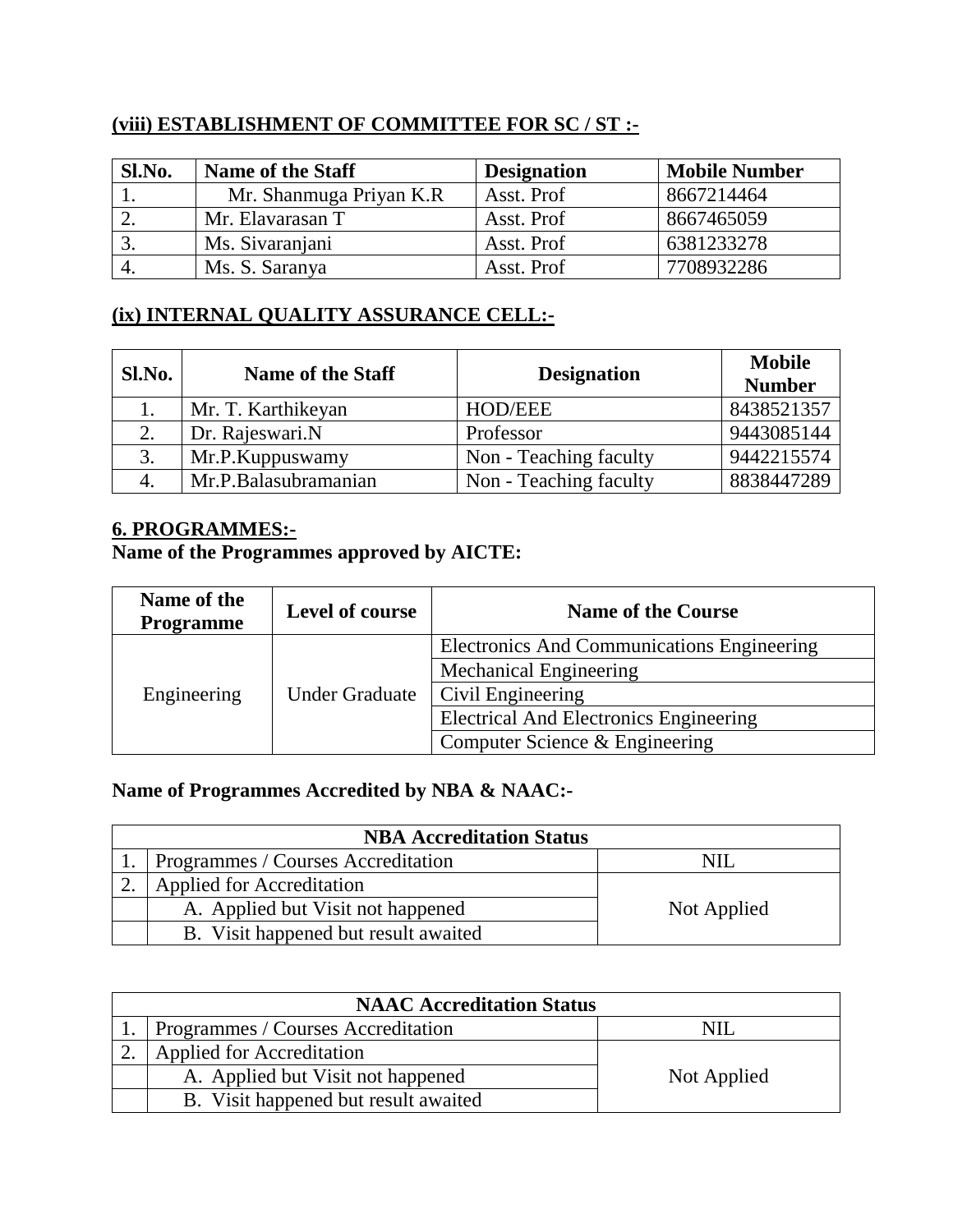| Name of<br>the | <b>Number</b><br>of Seats | <b>Duration</b> | <b>Placement</b><br>facility | Campus placement in last three<br>years with salary |                |               |
|----------------|---------------------------|-----------------|------------------------------|-----------------------------------------------------|----------------|---------------|
| <b>Course</b>  |                           |                 |                              | <b>Maximum</b>                                      | <b>Minimum</b> | Average       |
|                |                           |                 |                              | <b>Salary</b>                                       | <b>Salary</b>  | <b>Salary</b> |
| <b>CIVIL</b>   | 60                        | 4 YEARS         | Available                    | 4L                                                  | 1.25L          | 2.2 L         |
| <b>CSE</b>     | 60                        | <b>4 YEARS</b>  | Available                    | 4L                                                  | 1.25L          | 2.2 L         |
| <b>EEE</b>     | 30                        | 4 YEARS         | Available                    | 4L                                                  | 1.25L          | 2.2 L         |
| <b>ECE</b>     | 60                        | <b>4 YEARS</b>  | Available                    | 4L                                                  | 1.25L          | 2.2 L         |
| <b>MECH</b>    | 120                       | 4 YEARS         | Available                    | 4L                                                  | 1.25L          | 2.2 L         |

# **For each Programme the following details are to be given:**

**Twining and collaboration with foreign university - NOT APPLICABLE**

#### **7. FACULTY:-**

|                | <b>Name</b>    | <b>Designation</b>     | <b>Appointment</b><br><b>Type</b> | <b>Department</b>                                |
|----------------|----------------|------------------------|-----------------------------------|--------------------------------------------------|
| 1              | Ruby           | Asst<br>Professor      | Regular                           | <b>Electrical And Electronics</b><br>Engineering |
| $\overline{2}$ | Senthilkumar   | Asst<br>Professor      | Regular                           | Electronics & Communication<br>Engg              |
| 3              | Saravanan      | Associate<br>Professor | Regular                           | <b>Mechanical Engineering</b>                    |
| 4              | Vinothkumar    | Associate<br>Professor | Regular                           | <b>Mechanical Engineering</b>                    |
| 5              | Nithiya        | Asst<br>Professor      | Regular                           | Civil Engineering                                |
| 6              | Chandra Leka   | Associate<br>Professor | Regular                           | Computer Science & Engineering                   |
| 7              | Shanmugapriyan | Asst<br>Professor      | Regular                           | <b>Electrical And Electronics</b><br>Engineering |
| 8              | Sivaranjini    | Asst<br>Professor      | Regular                           | Computer Science & Engineering                   |
| 9              | Subalaksmi     | Associate<br>Professor | Regular                           | First Year/Other                                 |
| 10             | Saranya        | Asst<br>Professor      | Regular                           | Electronics & Communication<br>Engg              |
| 11             | Suriyapriya    | Asst<br>Professor      | Regular                           | Electronics & Communication<br>Engg              |
| 12             | Vimalraj       | Asst<br>Professor      | Regular                           | First Year/Other                                 |
| 13             | Elavarasan     | Asst<br>Professor      | Regular                           | <b>Mechanical Engineering</b>                    |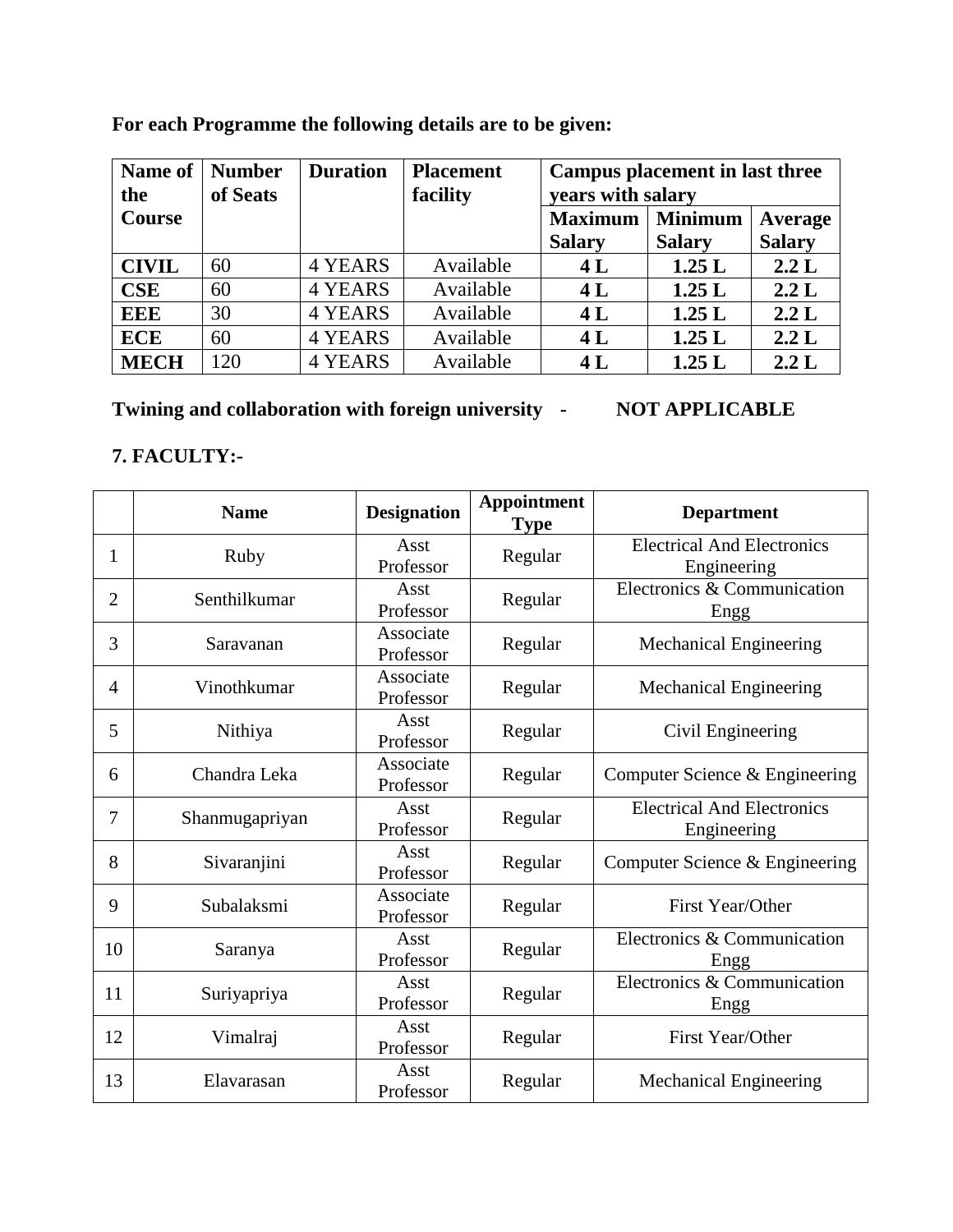| 14 | Muthukumaran    | Asst<br>Professor | Regular | Electronics & Communication<br>Engg                  |
|----|-----------------|-------------------|---------|------------------------------------------------------|
| 15 | Rajeswary       | Asst<br>Professor | Regular | Civil Engineering                                    |
| 16 | Shenbagaraja    | Asst<br>Professor | Regular | First Year/Other                                     |
| 17 | Mahibha         | Asst<br>Professor | Regular | Electronics & Communication<br>Engg                  |
| 18 | Robin           | Asst<br>Professor | Regular | Civil Engineering                                    |
| 19 | Vignesh         | Asst<br>Professor | Regular | <b>Electrical And Electronics</b><br>Engineering     |
| 20 | Lavanya         | Asst<br>Professor | Regular | <b>Electrical And Electronics</b><br>Engineering     |
| 21 | Aswini          | Asst<br>Professor | Regular | <b>Electronics And Communications</b><br>Engineering |
| 22 | Venkatesan      | Asst<br>Professor | Regular | <b>Electronics And Communications</b><br>Engineering |
| 23 | Sarumathy       | Asst<br>Professor | Regular | Computer Science & Engineering                       |
| 24 | <b>Brindha</b>  | Asst<br>Professor | Regular | Computer Science & Engineering                       |
| 25 | Agalya          | Asst<br>Professor | Regular | Computer Science & Engineering                       |
| 26 | Srinivasan      | Asst<br>Professor | Regular | Civil Engineering                                    |
| 27 | Deepana         | Asst<br>Professor | Regular | Civil Engineering                                    |
| 28 | Siva            | Asst<br>Professor | Regular | <b>Mechanical Engineering</b>                        |
| 29 | Madhumitha      | Professor         | Regular | First Year/Other                                     |
| 30 | Sivachidambaram | Asst<br>Professor | Regular | First Year/Other                                     |
| 31 | Mohamed Zubair  | Asst<br>Professor | Regular | Civil Engineering                                    |
| 32 | Prasath         | Asst<br>Professor | Regular | <b>Mechanical Engineering</b>                        |
| 33 | Sureshkumar     | Asst<br>Professor | Regular | <b>Mechanical Engineering</b>                        |
| 34 | Veneeth         | Asst<br>Professor | Regular | <b>Electrical And Electronics</b><br>Engineering     |
| 35 | Selcymonica     | Asst<br>Professor | Regular | First Year/Other                                     |
| 36 | Dhivyalakshmi   | Asst<br>Professor | Regular | First Year/Other                                     |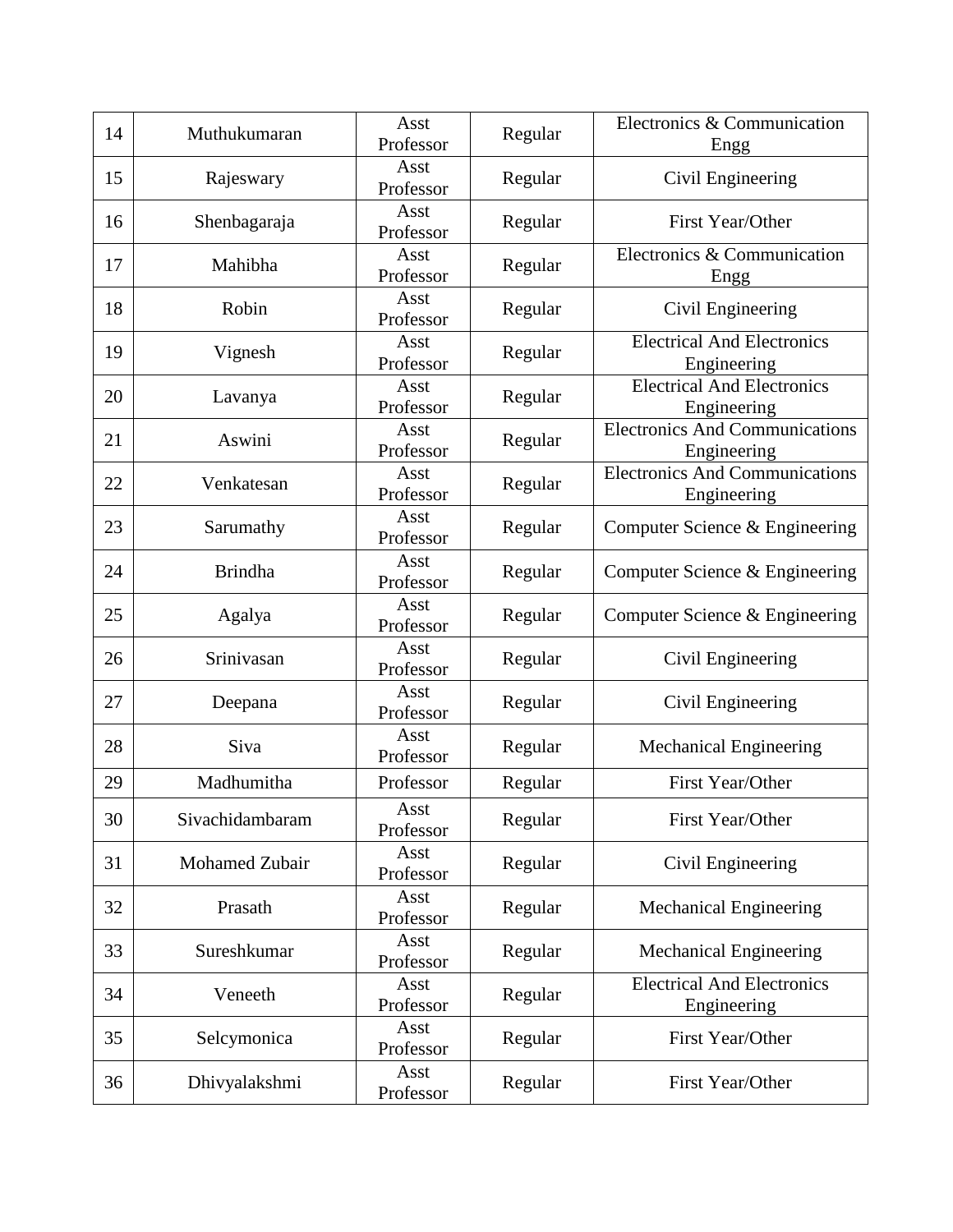| 37 | Gokulakrishnan       | Asst<br>Professor      | Regular | First Year/Other                                     |
|----|----------------------|------------------------|---------|------------------------------------------------------|
| 38 | Nanthakumar          | Asst<br>Professor      | Regular | Civil Engineering                                    |
| 39 | Mohankumar           | Associate<br>Professor | Regular | <b>Electrical And Electronics</b><br>Engineering     |
| 40 | Rajesh Kumar         | Asst<br>Professor      | Regular | Electronics & Communication<br>Engg                  |
| 41 | Rajeswari            | Professor              | Regular | First Year/Other                                     |
| 42 | <b>Bharath Kumar</b> | Asst<br>Professor      | Regular | <b>Mechanical Engineering</b>                        |
| 43 | Purushothaman        | Asst<br>Professor      | Regular | <b>Mechanical Engineering</b>                        |
| 44 | Shunmugaperumal      | Associate<br>Professor | Regular | First Year/Other                                     |
| 45 | Balaji               | Asst<br>Professor      | Regular | First Year/Other                                     |
| 46 | Sundaramaheshwari    | Asst<br>Professor      | Regular | Electronics & Communication<br>Engg                  |
| 47 | Bindya               | Asst<br>Professor      | Regular | Civil Engineering                                    |
| 48 | Shunmugapriya        | Professor              | Regular | <b>Electrical And Electronics</b><br>Engineering     |
| 49 | Prasanna Devi        | Asst<br>Professor      | Regular | First Year/Other                                     |
| 50 | Krithika             | Asst<br>Professor      | Regular | First Year/Other                                     |
| 51 | Mohan                | Asst<br>Professor      | Regular | First Year/Other                                     |
| 52 | Gopinath             | Asst<br>Professor      | Regular | <b>Electrical And Electronics</b><br>Engineering     |
| 53 | Nivedha              | Professor              | Regular | <b>Electronics And Communications</b><br>Engineering |
| 54 | Kajinabegam          | Asst<br>Professor      | Regular | Civil Engineering                                    |
| 55 | Manimaran            | Asst<br>Professor      | Regular | <b>Mechanical Engineering</b>                        |
| 56 | Sudha                | Professor              | Regular | <b>Electrical And Electronics</b><br>Engineering     |
| 57 | Velmurugan           | Asst<br>Professor      | Regular | <b>Mechanical Engineering</b>                        |
| 58 | Gopikrishnan         | Asst<br>Professor      | Regular | <b>Computer Science And</b><br>Engineering           |
| 59 | Dharanivasan         | Asst<br>Professor      | Regular | Civil Engineering                                    |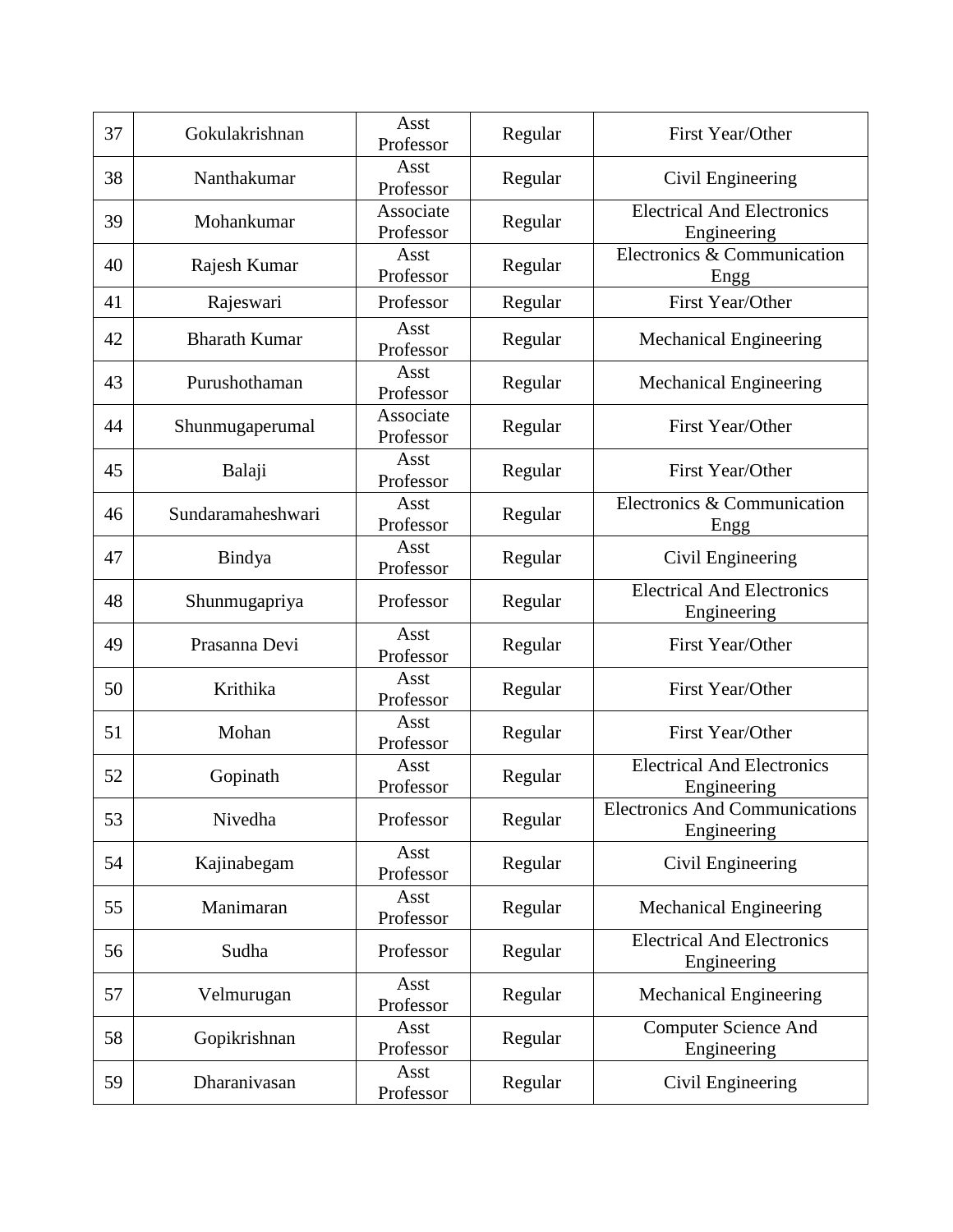| 60 | Rajendran    | Associate<br>Professor | Regular | First Year/Other                                     |
|----|--------------|------------------------|---------|------------------------------------------------------|
| 61 | Arularasu    | Associate<br>Professor | Regular | First Year/Other                                     |
| 62 | Indira       | Principal              | Regular | Computer Sceince & Engineering                       |
| 63 | Nirmala      | Associate<br>Professor | Regular | First Year/Other                                     |
| 64 | Vimalraj     | Asst<br>Professor      | Regular | <b>Electrical And Electronics</b><br>Engineering     |
| 65 | Karthikeyan  | Associate<br>Professor | Regular | <b>Electrical And Electronics</b><br>Engineering     |
| 66 | Arunagiri    | Associate<br>Professor | Regular | <b>Electronics And Communications</b><br>Engineering |
| 67 | Sakthi Priya | Asst<br>Professor      | Regular | Computer Sceince & Engineering                       |
| 68 | Saravanan    | Asst<br>Professor      | Regular | First Year/Other                                     |
| 69 | Suriya       | Associate<br>Professor | Regular | Civil Engineering                                    |
| 70 | Balamurugan  | Associate<br>Professor | Regular | <b>Mechanical Engineering</b>                        |

| <b>Permanent Faculty</b>         |                  | 70   |
|----------------------------------|------------------|------|
| <b>Adjunct Faculty</b>           |                  | NIL. |
| Permanent Faculty: Student Ratio | $\sim$ 100 $\mu$ | 1:20 |

# **8. Name of Principal / Director**

| Name of Principal / Director : Dr. K. Indira |                                    |
|----------------------------------------------|------------------------------------|
| <b>Exact Designation</b>                     | : Principal                        |
| Phone number with STD code: 04146-294674     |                                    |
| Email                                        | : $principal @escet.in$            |
| <b>Highest Degree</b>                        | : Ph.D.                            |
| Field of specialization                      | : Computer Science and Engineering |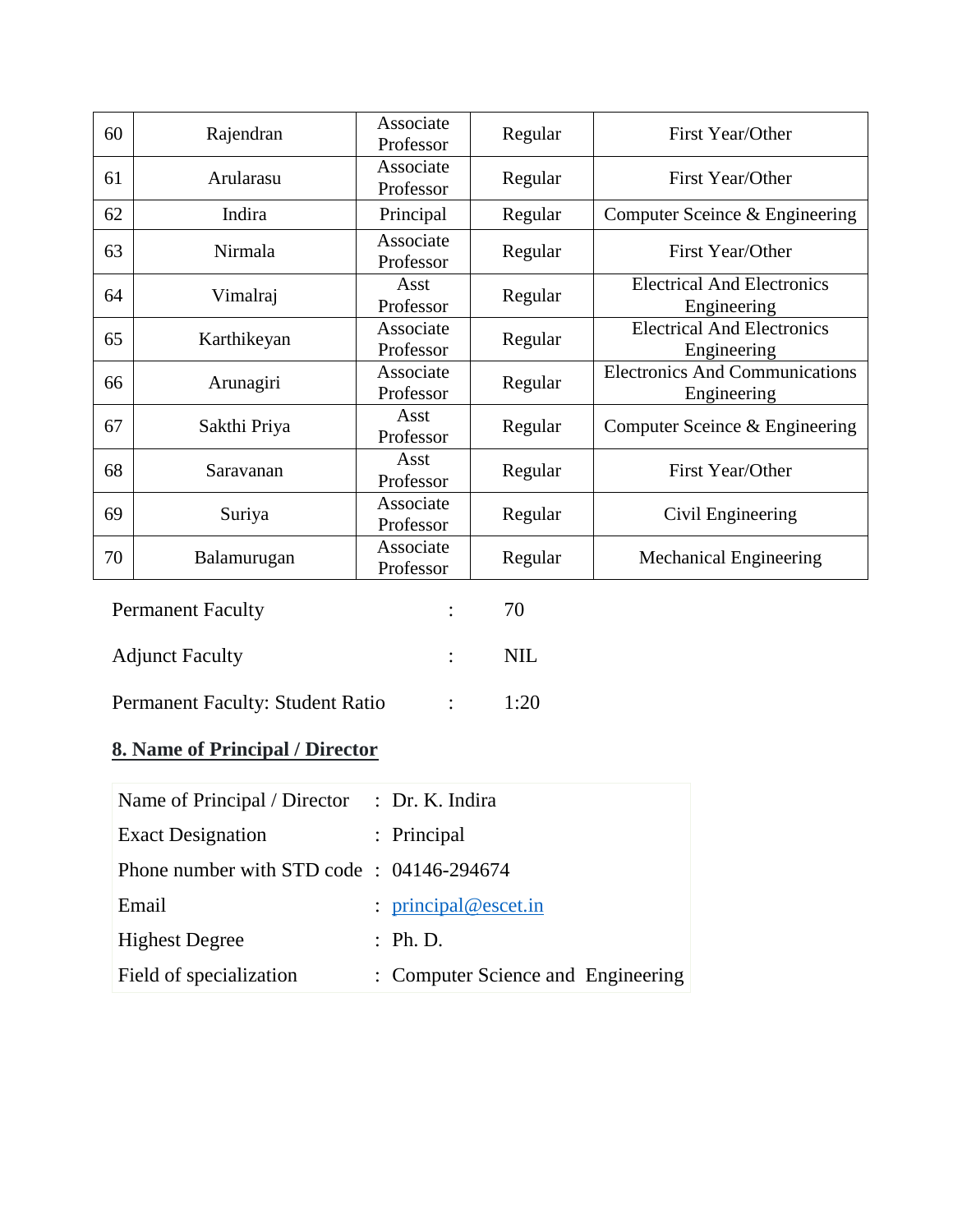## **Details of work experience:-**

| Name of the                                             |                                                          |            | <b>Relieving</b> | <b>Experience</b> |               |             |
|---------------------------------------------------------|----------------------------------------------------------|------------|------------------|-------------------|---------------|-------------|
| <b>College</b>                                          | <b>Joining Date</b><br><b>Designation</b><br><b>Date</b> |            |                  | Years             | <b>Months</b> | <b>Days</b> |
| Theivanai<br><b>Ammal College For</b><br>Women          | <b>Assistant Professor</b>                               | 19-06-1996 | 31-07-2003       | $\overline{7}$    | $\mathbf{1}$  | 12          |
| Others - Theivanai<br><b>Ammal College For</b><br>Women | Academic<br>Coordinator                                  | 23-05-2005 | 26-08-2007       | $\overline{2}$    | 3             | 4           |
| E S Engineering<br>College                              | <b>Assistant Professor</b>                               | 27-08-2007 | 14-02-2016       | 8                 | 5             | 19          |
| E S Engineering<br>College                              | Principal                                                | 15-02-2016 | As on date       | 6                 | $\theta$      | 24          |
|                                                         |                                                          |            | <b>Total</b>     | 23                | 10            | 3           |

## **9. Fee - As per Government Norms**

## **10. Admission -**

| <b>Admission Quota</b>              | : Engineering $&$ Technology                                                                                                              |
|-------------------------------------|-------------------------------------------------------------------------------------------------------------------------------------------|
| Entrance Test/Admission<br>Criteria | No Entrance Test in Tamil Nadu.<br>Admission based on the marks obtained in $+2$<br>Examinations<br>$(Physics + Chemistry + Mathematics)$ |

# **11. Admission Procedure:-**

No Entrance Test in Tamil Nadu. Admission based on the marks obtained in  $+2$  Examinations (Physics + Chemistry + Mathematics)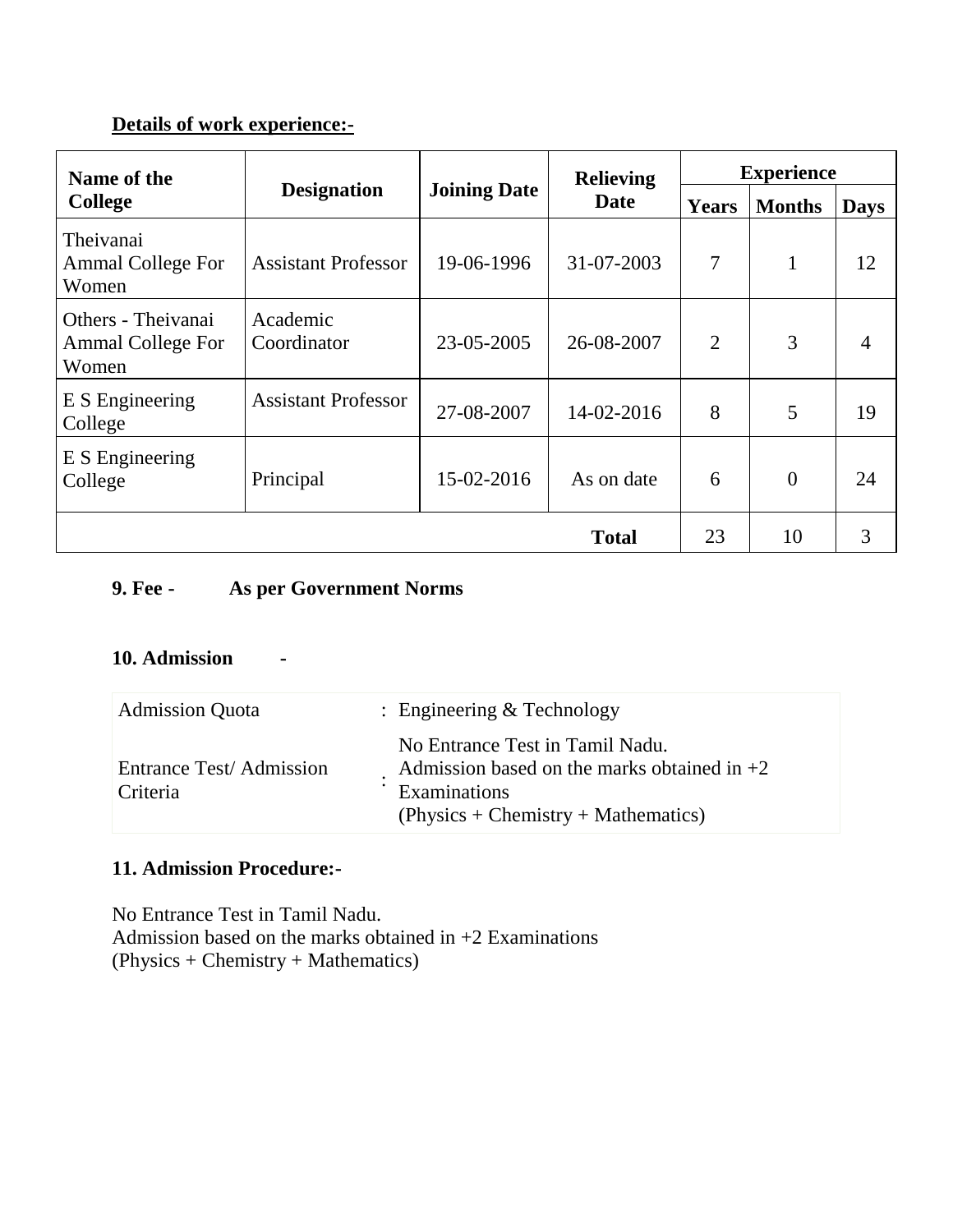#### **12. Criteria and Weightages for Admission:-**

No Entrance Test in Tamil Nadu.

Admission based on the marks obtained in +2 Examinations Marks

## **13. List of Applicants:-**

Management Quota – NIL

## **14. Results of Admission Under Management seats/Vacant Seats**– NIL

#### **15. Information of Infrastructure and Other Resources Available:-**

Number of Class Rooms and size of each

| <b>Room Type</b> | <b>Room Id/Name</b> | Area of Room in sq.m | <b>Building Number</b> |
|------------------|---------------------|----------------------|------------------------|
| Classroom        | 107                 | 68                   | 2                      |
| Classroom        | 202                 | 66                   | $\overline{2}$         |
| Classroom        | 204                 | 66                   | $\overline{2}$         |
| Classroom        | 206                 | 66                   | $\overline{2}$         |
| Classroom        | 207                 | 66                   | $\overline{2}$         |
| Classroom        | G <sub>05</sub>     | 66                   | $\overline{2}$         |
| Classroom        | G10                 | 66                   | 3                      |
| Classroom        | G11                 | 66                   | 3                      |
| Classroom        | G12                 | 66                   | 3                      |
| Classroom        | G13                 | 66                   | 3                      |
| Classroom        | N101                | 66                   |                        |
| Classroom        | N102                | 66                   | $\mathbf{1}$           |
| Classroom        | N203                | 66                   | 1                      |
| Classroom        | N204                | 66                   |                        |
| Classroom        | N205                | 66                   | 1                      |
| Classroom        | N206                | 66                   | $\mathbf{1}$           |
| Classroom        | <b>N206A</b>        | 66                   | $\mathbf{1}$           |
| Classroom        | N207                | 77.5                 | 1                      |
| Classroom        | N208                | 77.5                 | 1                      |
| Classroom        | N209                | 66                   | 1                      |
| Classroom        | N210                | 66                   | $\mathbf{1}$           |
| Classroom        | N211                | 66                   | 1                      |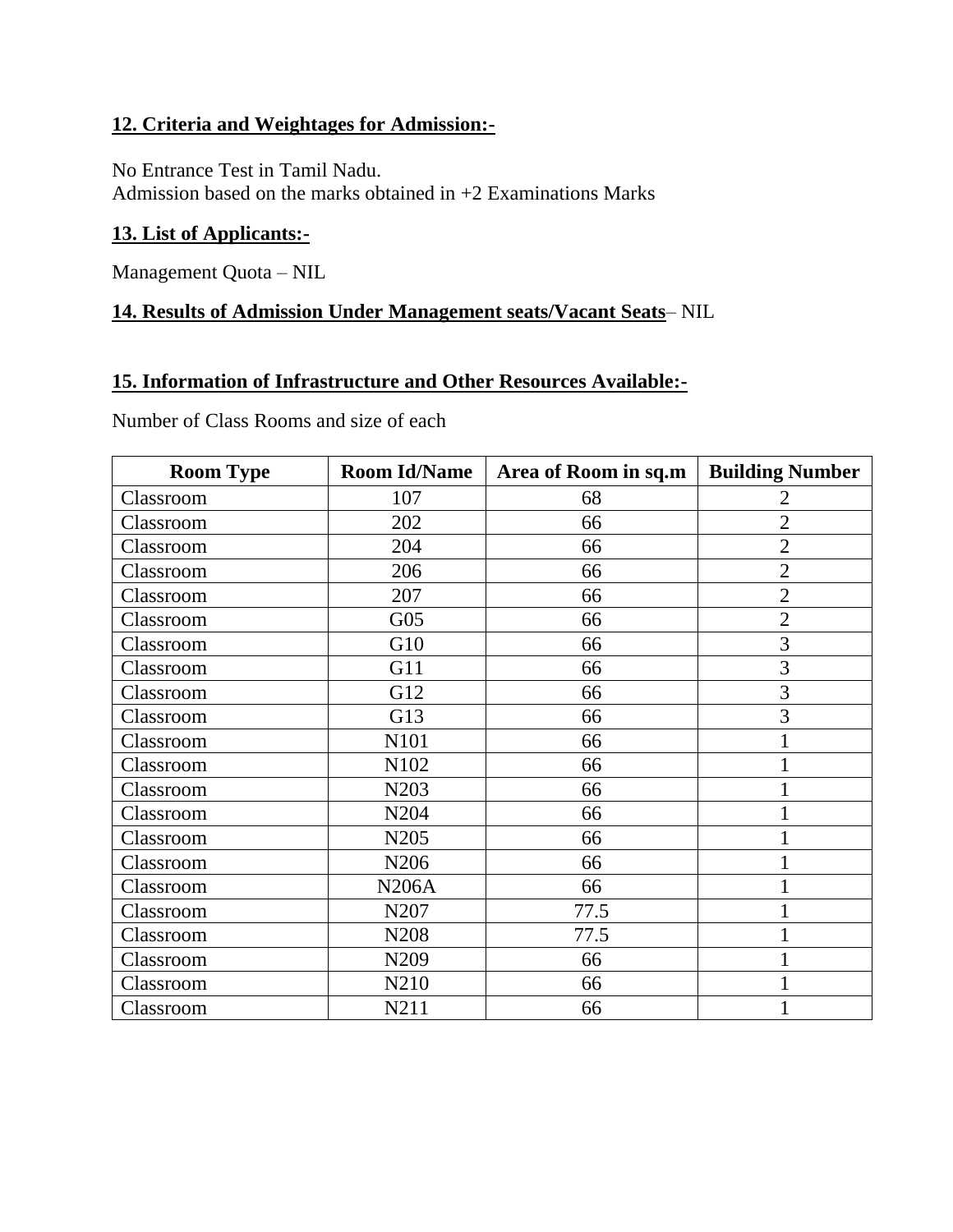| <b>Room Type</b>     | <b>Room Id/Name</b> | Area of Room in sq.m | <b>Building Number</b> |
|----------------------|---------------------|----------------------|------------------------|
| <b>Tutorial Room</b> | 114                 | 30                   |                        |
| <b>Tutorial Room</b> | 201                 | 42                   |                        |
| <b>Tutorial Room</b> | 209                 | 33                   |                        |
| <b>Tutorial Room</b> | G14                 | 33                   |                        |
| <b>Tutorial Room</b> | G24                 | 33                   |                        |
| <b>Tutorial Room</b> | <b>N209A</b>        | 33                   |                        |
| <b>Tutorial Room</b> | N211A               | 33                   |                        |

Number of Tutorial rooms and size of each

Number of Laboratories and size of each

| <b>Room Type</b> | <b>Room</b><br><b>Id/Name</b> | Area of Room in<br>sq.m | <b>Building</b><br><b>Number</b> |
|------------------|-------------------------------|-------------------------|----------------------------------|
| Laboratory       | 303                           | 133                     | $\overline{2}$                   |
| Laboratory       | 304                           | 146                     | $\overline{2}$                   |
| Laboratory       | 310                           | 94.52                   | 1                                |
| Laboratory       | G003                          | 200                     | 3                                |
| Laboratory       | G005                          | 200                     | 3                                |
| Laboratory       | G016                          | 140                     | $\overline{3}$                   |
| Laboratory       | G017                          | 70                      | 3                                |
| Laboratory       | G02                           | 200                     | 3                                |
| Laboratory       | G03                           | 84                      | $\overline{2}$                   |
| Laboratory       | G06                           | 66                      | 3                                |
| Laboratory       | G07                           | 66                      | $\overline{3}$                   |
| Laboratory       | G08                           | 66                      | $\overline{3}$                   |
| Laboratory       | G09                           | 66                      | $\overline{3}$                   |
| Laboratory       | N107                          | 77.5                    | 1                                |
| Laboratory       | N109                          | 282.54                  | 1                                |
| Laboratory       | N201                          | 77.5                    | 1                                |
| Laboratory       | N202                          | 77.5                    | 1                                |
| Laboratory       | N301                          | 77.5                    | 1                                |
| Laboratory       | N302                          | 77.5                    | $\mathbf{1}$                     |
| Laboratory       | N303                          | 93.55                   | 1                                |
| Laboratory       | N304                          | 94.62                   |                                  |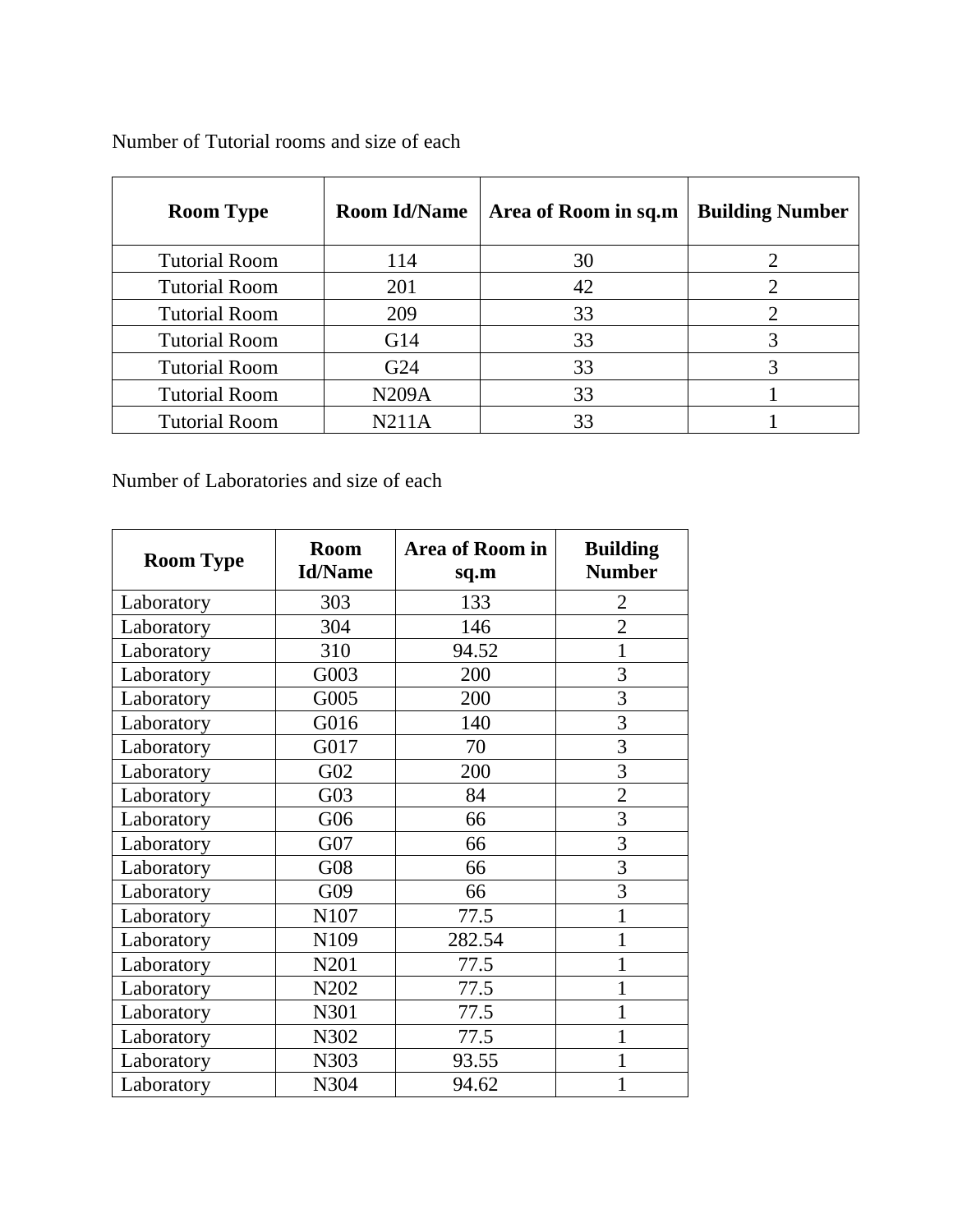| Laboratory | N305             | 88.62  |  |
|------------|------------------|--------|--|
| Laboratory | N306             | 66     |  |
| Laboratory | <b>N306A</b>     | 66.53  |  |
| Laboratory | N307             | 94.01  |  |
| Laboratory | N308             | 62.1   |  |
| Laboratory | N309             | 94.01  |  |
| Laboratory | N311             | 94.01  |  |
| Laboratory | NG <sub>01</sub> | 158.3  |  |
| Laboratory | <b>NG03</b>      | 72.21  |  |
| Laboratory | NG <sub>04</sub> | 158.3  |  |
| Laboratory | <b>NG05</b>      | 108.97 |  |
| Laboratory | <b>NG06</b>      | 170.56 |  |

#### **Number of Drawing Halls:-**

| <b>Room Type</b> | <b>Room</b>    | <b>Area of Room in</b> | <b>Building</b> |
|------------------|----------------|------------------------|-----------------|
|                  | <b>Id/Name</b> | sqm                    | <b>Number</b>   |
| Drawing Hall     | 10             | 136                    |                 |

Number of Computer Centre - 3 Nos.

Online examination facility (Number of Nodes, Internet bandwidth, etc.) **-- YES AVAILABLE— Node : 200 Internet Bandwidth : 150Mbps/50Mbps(2 ISP)**

- Barrier Free Built Environment for disabled and elderly persons **-- YES AVAILABLE—**
- Occupancy Certificate **-- YES AVAILABLE—**
- Fire and Safety Certificate **-- YES AVAILABLE—**
- Hostel Facilities **-- YES –**

#### **• Library Details:-**

| Number of Library books/Titles/Journals 22,640 Volumes |             |
|--------------------------------------------------------|-------------|
| available                                              | 86 Journals |
| List of online National/International                  | 100         |
| Journals subscribed                                    |             |
| <b>E</b> -Library facilities                           | <b>YES</b>  |
| <b>National Digital Library (NDL)</b>                  | NH          |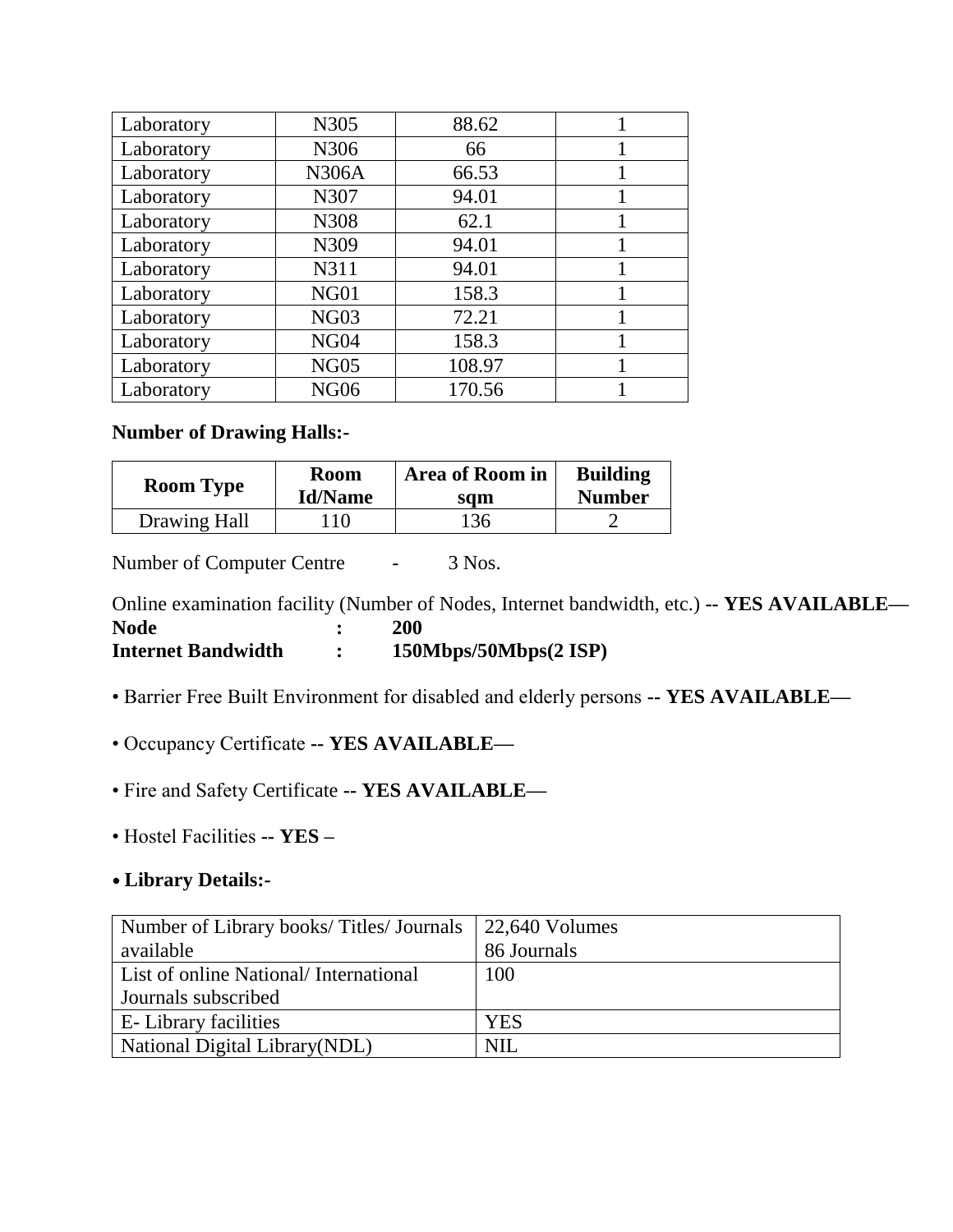#### • **Laboratory and Workshop** – **Available as per ANNA UNIVERSITY guidelines**

• List of Major Equipment/Facilities in each Laboratory/Workshop - **Available as per ANNA UNIVERSITY guidelines**

• List of Experimental Setup in each Laboratory/Workshop - **Available as per ANNA UNIVERSITY guidelines**

#### **Computing Facilities:-**

| • Internet Bandwidth                                                   |            | 150 Mbps/ 50 Mbps $(2$ ISP) |
|------------------------------------------------------------------------|------------|-----------------------------|
| • Number and configuration of System                                   |            | 200 Nos.                    |
| • Total number of system connected by LAN                              | $\sim 100$ | 200 Nos.                    |
| • Total number of system connected by WAN -                            |            | 2 No.                       |
| • Major software packages available - Available as per ANNA UNIVERSITY |            |                             |
| guidelines                                                             |            |                             |

• Special purpose facilities available (Conduct of online Meetings/Webinars/Workshops, etc.) – **Yes Available (Cisco – Webex)**

• Facilities for conduct of classes/courses in online mode (Theory & Practical) Yes Available

• Innovation Cell - Yes Available

• Compliance of the National Academic Depository (NAD), applicable to PGCM/ PGDM **Institutions** and University Departments – Not Applicable

#### • **List of facilities available:-**

• Games and Sports Facilities - Yes Volley Ball, Cricket, Foot Ball, Basket Ball • Extra-Curricular Activities NSS, NCC, RRC, YRC & Robotic Club • Soft Skill Development Facilities - Yes

• **Teaching Learning Process** - YES